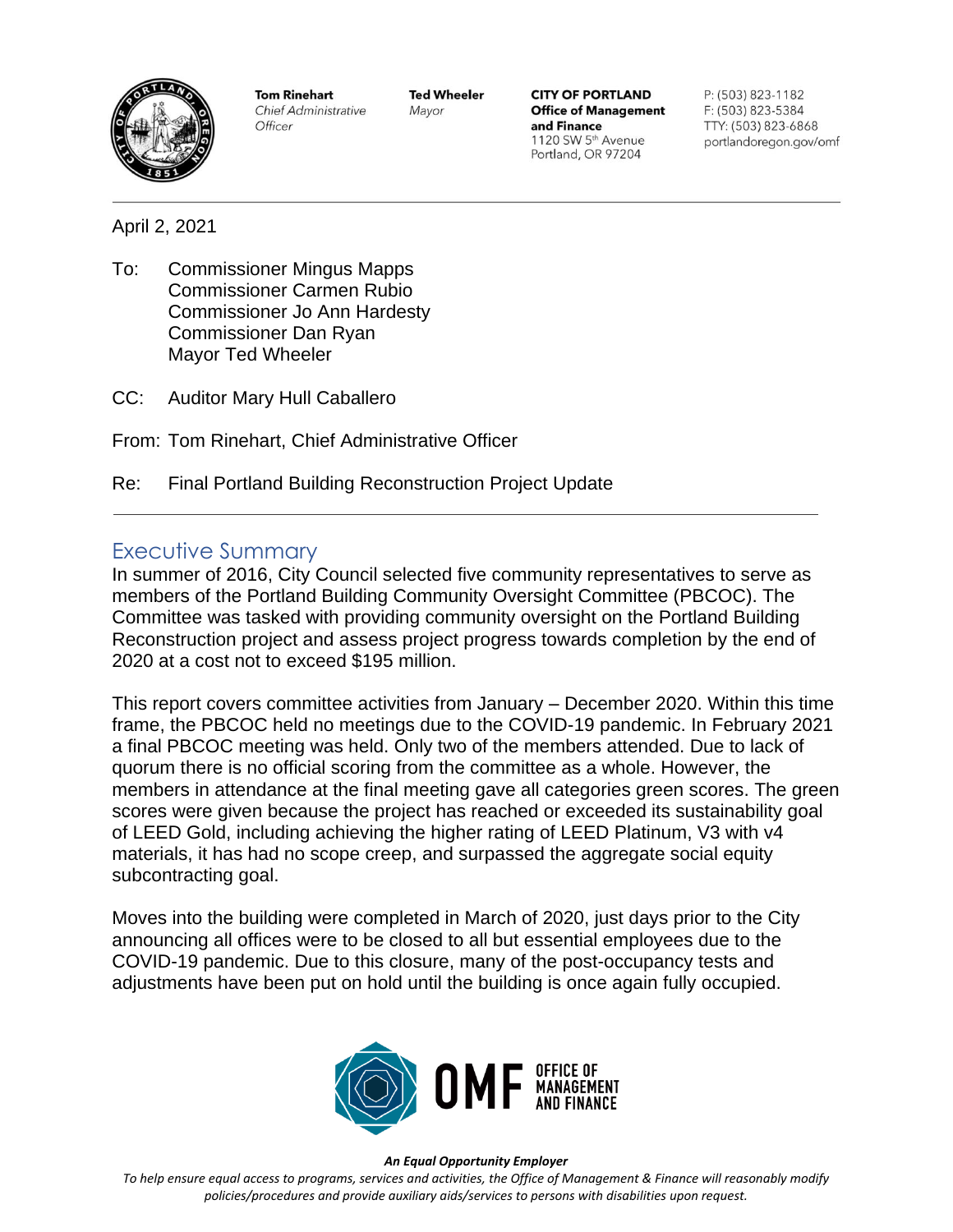### Background

In October 2015, City Council approved Resolution #37158 directing the Office of Management and Finance (OMF) to complete the Portland Building Reconstruction project by the end of 2020 for a cost not to exceed \$195 million. Council also directed OMF to convene a community oversight committee, like the City's Technology Oversight Committee, with members selected by each Council member.

**Committee Charge:** The PBCOC's purpose is to provide community oversight on the Portland Building Reconstruction project and report their findings to the Chief Administrative Officer (CAO). The Committee's role includes:

- 1. Reviewing project reports from staff and external experts.
- 2. Determine if project components such as scope, schedule, budget, equity performance, and sustainability are meeting desired results and assess progress towards the overall goal.
- 3. Provide project assessment.
- 4. Report findings and submit quarterly reports to the CAO.

**Committee Members:** In July 2016, Council members selected the following community members to serve on the PBCOC:

| Member                    | Selected by:                     |
|---------------------------|----------------------------------|
| <b>Charles Farrington</b> | <b>Commissioner Nick Fish</b>    |
| Don Shanklin              | <b>Commissioner Amanda Fritz</b> |
| <b>Robert Ball</b>        | <b>Commissioner Steve Novick</b> |
| Tom Walsh                 | <b>Commissioner Dan Saltzman</b> |
| <b>Jessie Steiger</b>     | <b>Mayor Ted Wheeler</b>         |

# Project overall

Please note: Information in this report captures Committee activity and review of the project's work from January – December 2020, except where noted.

Substantial Completion was received on the overall project on December 4, 2019. Moves continued through March of 2020 and the next day the City announced we were closing all offices except for employees that needed to do essential work and couldn't do it from home. In early 2020, the City approved the build-out of the previous 1st floor tenant space into additional office space for the City's Civic Life and 311 offices. HSW and DLR completed the build-out between May and December with moves completed December 5th, 2020. This work concluded the work that will be captured within the GMP. The City has continued to track ongoing potential changes and upgrades to the building as the facilities staff has worked to fine tune the building and systems. Unfortunately, due to the pandemic, many of the original thoughts of the post occupancy test period and desire to make adjustments as needed have been put on hold due to the very limited occupancy of the building. What was designed to house approximately 1700 people has averaged around 60 people per day during the pandemic, scattered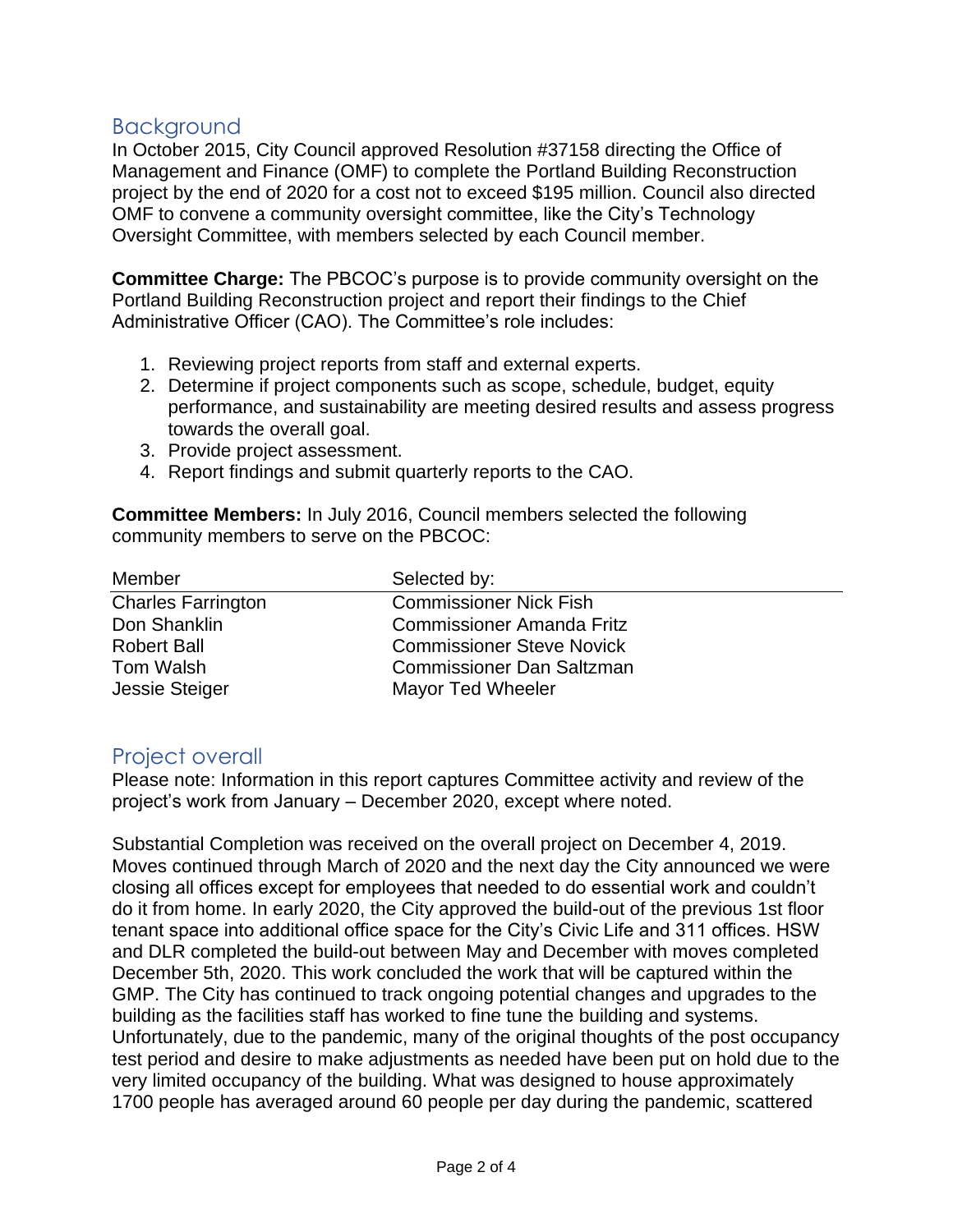throughout the building. The project team has completed initial warranty walk throughs and work is proceeding as needed.

The original project was effectively completed in December of 2019, one year ahead of schedule, with moves complete in March 2020. Additional work continued to build out a tenant space and was paid for out of the project costs. This work is complete, and the project has transitioned into its post occupancy period, which was allocated to extend for two years after substantial completion throughout the 2-year warranty period.

# Budget Update

\$195 million was budgeted to reconstruct the Portland Building in a fiscally responsible way, creating a functional, accessible, sustainable, seismically upgraded workplace. Two additional projects were being contemplated at the time of the Portland Building Reconstruction project's scoping. One was a BTS technology project to provide consistent AV across bureaus and creating city-wide AV standards and the second was a secondary daycare to support city employees. Neither project was funded. The approval of the Portland Building Reconstruction project set the Schedule and Budget as immovable with the minimum scope stated, but the CAO was authorized to add scope as the budget and schedule allowed. Since the Portland Building Reconstruction project was tracking under budget for the minimum required scope, the CAO directed the AV for the Portland Building to be added to the project scope and later authorized the build out of the 1<sup>st</sup> floor tenant space which was originally allocated for the future daycare to instead be built out for additional office space. The project is continuing to hold approximately \$2.4 million for potential post occupancy expenditures. With those additions, the project is still tracking nearly \$9 million under budget.

# Sustainability Update

The project has met or exceeded all sustainability goals and requirements. It exceeded the City's goal of LEED Gold, v3 and instead received a rating of LEED Platinum. It also met all other Green Building Policy requirements. The project is also tracking positively to receive WELL certification with final documentation being gathered now. Verification is still to be determined due to the low occupancy levels of the building during the Pandemic.

# Social Equity Update

During the last meeting the committee learned that, as of November 15, 2020, Tier I Construction Subcontracts are 100% formally committed and the project has surpassed 12 of the 13 subcontracting goals. The one subcontracting goal unmet was the minority owned business goal for design services, which achieved 6% utilization, rather than the desired 8%. However, the women owned businesses subcontracting goal for design was exceeded by more than twice the original goal of 8% with a final of 17% utilization. All subcontracting utilization goals for construction were met or exceeded.

The committee members discussed with staff how to take the lessons learned from this project to find success in subcontracting goals for future projects. One key takeaway was the importance of early and consistent outreach efforts.